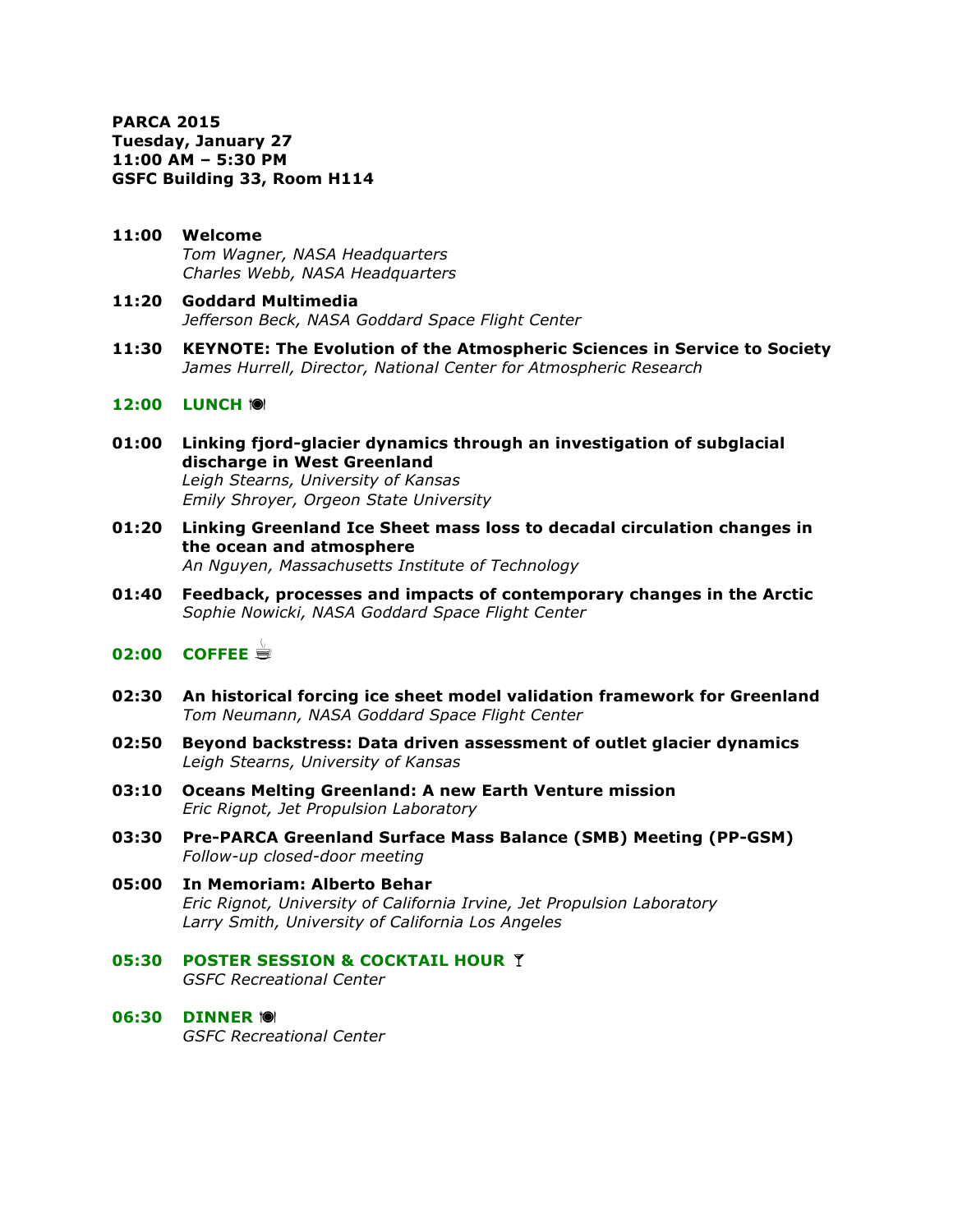**POSTER SESSION Tuesday, January 27 5:30 - 6:30 PM GSFC Recreational Center**

#### **New FOSLS formulation of nonlinear Stokes flow for glaciers**

*Jeffery Allen, University of Colorado Boulder, Department of Applied Mathematics*

We describe two First-order System Least Squares (FOSLS) formulations of a nonlinear Stokes flow model for glaciers and ice sheets. In Glen's law, the most commonly used constitutive equation for ice rheology, the ice viscosity becomes infinite as the velocity gradients (strain rates) approach zero, which typically occurs near the ice surface where deformation rates are low, or when the basal slip velocities are high. The computational difficulties associated with the infinite viscosity are often overcome by an arbitrary modification of Glen's law that bounds the maximum viscosity. In this paper two FOSLS formulations (the viscosity formulation and fluidity formulation) are presented. The viscosity formulation is a FOSLS representation of the standard nonlinear Stokes problem. The new fluidity formulation exploits the fact that only the product of the viscosity and strain rate appears in the nonlinear Stokes problem, a quantity that in fact approaches zero as the strain rate goes to zero. The fluidity formulation is expressed in terms of a new set of variables and overcomes the problem of infinite viscosity. The new formulation is well posed and H1 elliptic away from spatial locations where the velocity gradients are zero. A Nested Iteration (NI) Newton-FOSLS-AMG (algebraic multigrid) approach is used to solve both nonlinear Stokes problems, in which most of the iterations are performed on the coarsest grid. Both formulations demonstrate optimal finite element convergence. However, the fluidity formulation is more accurate. The fluidity formulation involves linear systems that are more amenable to solution by AMG, requiring only 1/27 of the computational effort for the same level of residual reduction as the viscosity formulation, for the test problem considered. Further improvement in computational cost was achieved using adaptive refinement via ACE.

### **Supraglacial and subglacial hydrologic variability in the Paakitsoq Region, Western Greenland**

*Lauren C. Andrews, University of Texas at Austin, Institute for Geophysics*

The nature of the subglacial hydrologic system within the ablation zone of the Greenland Ice Sheet modulates surface-melt-driven perturbations to ice velocity. The continual evolution of this system results in non-linear relationships between surface melt and ice velocity and uncertainty regarding its effect on ice-mass loss in a warming climate. Recent modeling suggests that both low surface slopes and supraglacial melt production limit the development of subglacial channels that can efficiently drain surface melt and reduce the melt–acceleration feedback. However, these models are rarely constrained by observations of the supraglacial and subglacial hydrologic systems, i.e., the key sources and sinks of local meltwater. Here we use meteorological observations (surface ablation and temperature), moulin locations (identified in Worldview-2 imagery) and high-resolution surface topography to produce supraglacial discharge curves for moulin-defined surface-drainage basins in the Paakitsoq region of western Greenland during the 2011 and 2012 summer melt seasons. These discharge curves are combined with subglacial hydropotential and borehole observations of basal sliding to explore the evolving drainage efficiency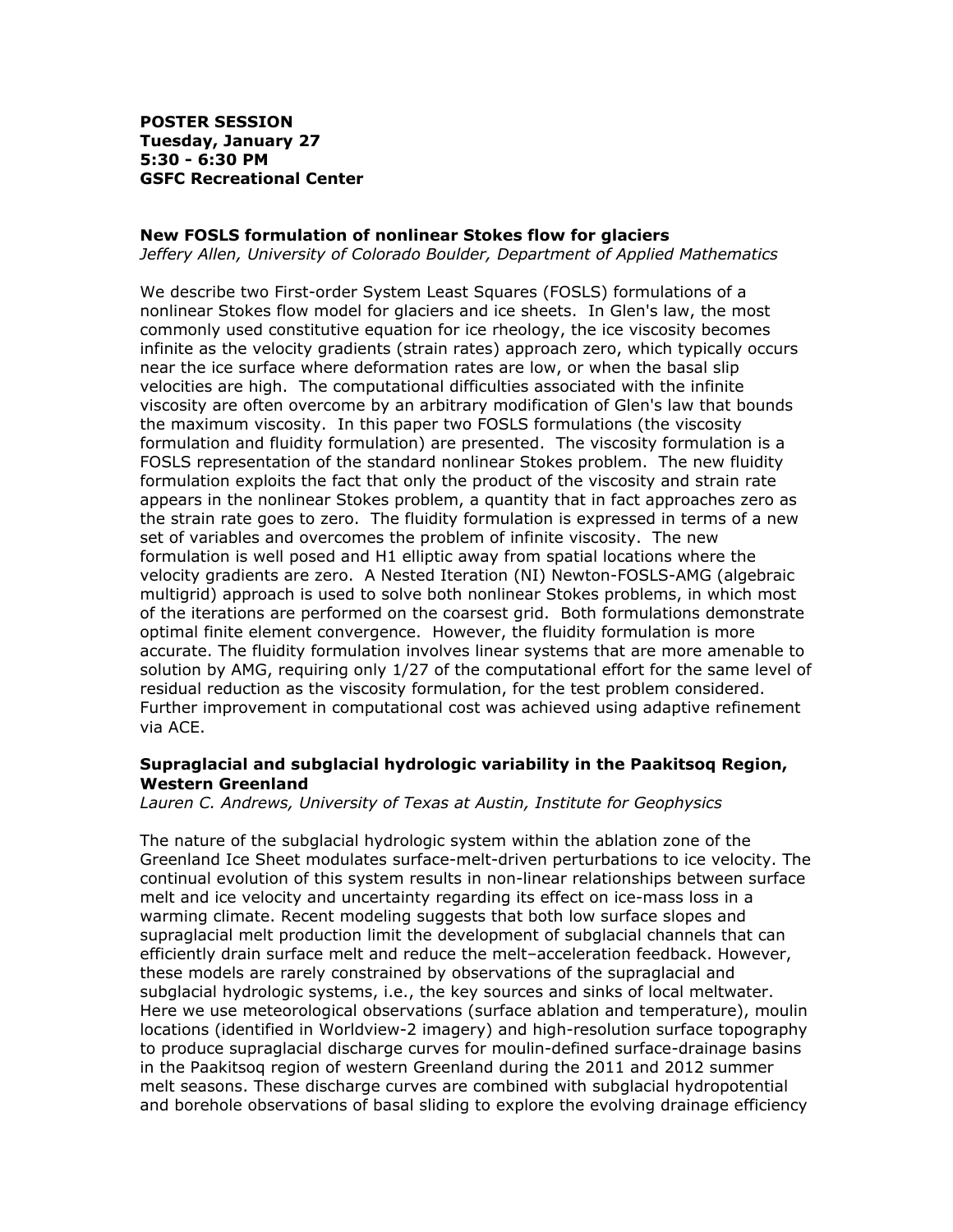of the subglacial hydrologic system. We further evaluate the relative importance of basal sliding and surface melting in maintaining efficient subglacial pathways over the course of the melt season.

### **Multi-disciplinary observations of iceberg calving at Rink Isbrae, West Greenland**

*Timothy Bartholomaus, University of Texas at Austin, Institute for Geophysics*

Changes in the rates of calving from tidewater glaciers can be a tremendous driver of glacier and ice sheet mass balance change. However, the challenge of making observations within the extremely dynamic region of the glacier terminus has limited our understanding of these processes.

Here we will report on the glacier and ocean response to large calving events at Rink Isbrae on the west coast of Greenland. We combine ground based radar interferometry, seismology, and timelapse imagery, to document rotational, bottom out calving events, up to 300 m  $\times$  3000 m  $\times$  700 m in size. Moored observations of ocean currents and temperatures demonstrate the calving event's effect on the fjord waters. Radar data reveal that full thickness calving events can be preceded by over 6 hrs of increasingly rapid motion of rifting ice block towards the ocean, as an iceberg begins to separate from the rest of the glacier. During the minutes surrounding one calving event, we observe brief reversals in the motion of the ungrounded terminus and increases in speed by 50%. Seismically recorded horizontal ground motion on bedrock 2.7 km from the calving event exceeded 2.5 cm/s for several seconds during the iceberg's eventual rotation away from the terminus. Approximately 70 minutes after the calving event, a mooring 10.3 km distant from the terminus recorded a several-minute surge in the out-going current speed, followed by a second surge 60 minutes later. This second surge swept to 600 m depth over the 45 minutes following its arrival at the surface.

Ice debris from the largest calving event filled a 40 km<sup>2</sup> region of the formerly icefree proglacial fjord, freezing it into a rigid ice mélange. This mélange persisted for 4 days until it began to break apart during a strong katabatic wind event. MODIS imagery reveals that at least three similar mélange-forming events happened during summer 2014.

Through the combination of multiple lines of evidence, we are able to work towards a more complete view of the processes controlling the rates of iceberg calving from tidewater glaciers and their effect on the ocean.

#### **Moisture flux differences in Greenland between 2012 and 2013 and how it affects surface melt**

*Linette Boisvert, NASA Goddard Space Flight Center Earth System Science Interdisciplinary Center, University of Maryland College Park*

The moisture flux (i.e. evaporation) plays an important role in the Arctic energy budget, the water-vapor feedback and Arctic amplification, but is one of the most uncertain variables. During the past decade, the sea ice cover has been rapidly declining and with this change a larger amount of water vapor has been put into the lower atmosphere via an increase in the moisture flux. This increase in atmospheric moisture could, through the water vapor feedback and greenhouse effect, cause increased near surface atmospheric warming, which in turn could cause an increasing in Greenland ice sheet surface melt. In this study, we compare moisture flux rates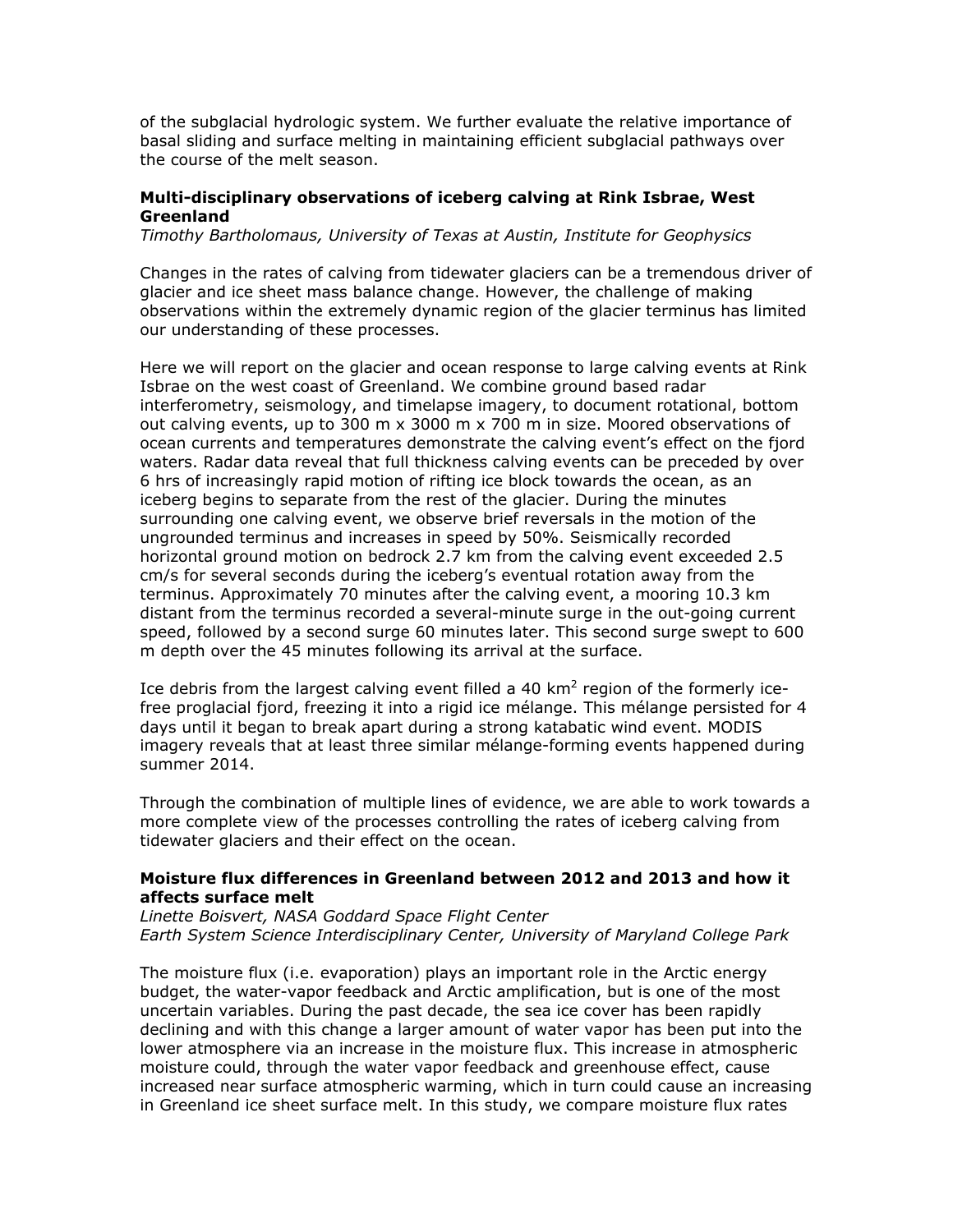from 2012, a high surface melt year, to 2013, a normal surface melt year, in order to determine if changes in the amount of latent heat flux energy and the moisture flux into the ice sheet surface are helping to cause changes in surface melt events. The moisture flux is calculated using data from the Atmospheric Infrared Sounder (AIRS) in the *Boisvert et al.* [2013] moisture flux scheme. Trends in the moisture flux between 2003-2013 are also examined in the seas surrounding Greenland to see in changes in the moisture flux and moisture transport from these seas onto the ice sheet can be linked to anomalous melt events.

### **The 2012 record melt over the Greenland ice sheet led to an anomalous ocean freshening**

*Ludovic Brucker, NASA Goddard Space Flight Center Universities Space Research Association*

The Greenland Ice Sheet (GIS) influences the Earth's climate through the release of freshwater into the ocean. With an increasing melt water runoff (estimated to account for >50% of the GIS mass loss), the freshwater input may at first change the salinity of the seas surrounding Greenland. Using the Goddard Earth Observing System (GEOS-5) assimilation and forecast model, melt water volume was simulated for each drainage basin of the Greenland ice sheet. The five largest volumes of water are produced on the West coast of Greenland. Thus, most of the freshwater is released in Baffin Bay.

For this poster, we analyze the sea surface salinity (SSS) and its anomalies in 2012 when the Greenland ice sheet experienced a melt record. By combining Aquarius satellite retrievals and in-situ observations with GEOS-5 coupled modeling and assimilation experiments, we focus on the anomalous freshening of the Baffin bay and Labrador sea that lasted until the fall 2012. The unusually large volume of fresh water that ran off the GIS was advected downstream by the west Greenland current and created a large fresh water intrusion into the North Atlantic current. Using tracers released in GEOS-5 at the location of the GIS runoff, we also quantify the runoff contribution to this large fresh water intrusion. By combining observations and modeling tools, we will eventually be able to assess the uncertainties in both the runoff and the ocean SSS (a by-product of the assimilation).

### **Simulation of aerosols over the Arctic with the NASA GEOS-5 Earth System Model**

*Peter Colarco, NASA Goddard Space Flight Center*

Aerosols are implicated in issues related to air quality and climate change, the latter via the aerosol direct (i.e., radiative) and indirect (i.e., microphysical) effects. In the case of the aerosol direct radiative effects the presence of scattering (i.e., reflecting) and absorbing aerosols within the atmospheric column affects the column radiation balance. This leads to, typically, a cooling of the surface, and can lead to warming aloft if the aerosols are absorbing, which may be strongly enhanced over bright surface, such as in the Arctic. Most aerosols are generated in the tropics or midlatitudes. The impact of aerosols on the Arctic climate system is thus complicated by the diverse sources and compositions of aerosols transported to the Arctic, their pathways and resulting vertical distributions, and particular aspects of the Arctic system itself, including low sun angle—leading to long path lengths for radiative effects—and the presence of a reflective surface boundary condition. For the surface reflectance there is an additional modulation in that deposition of aerosols to bright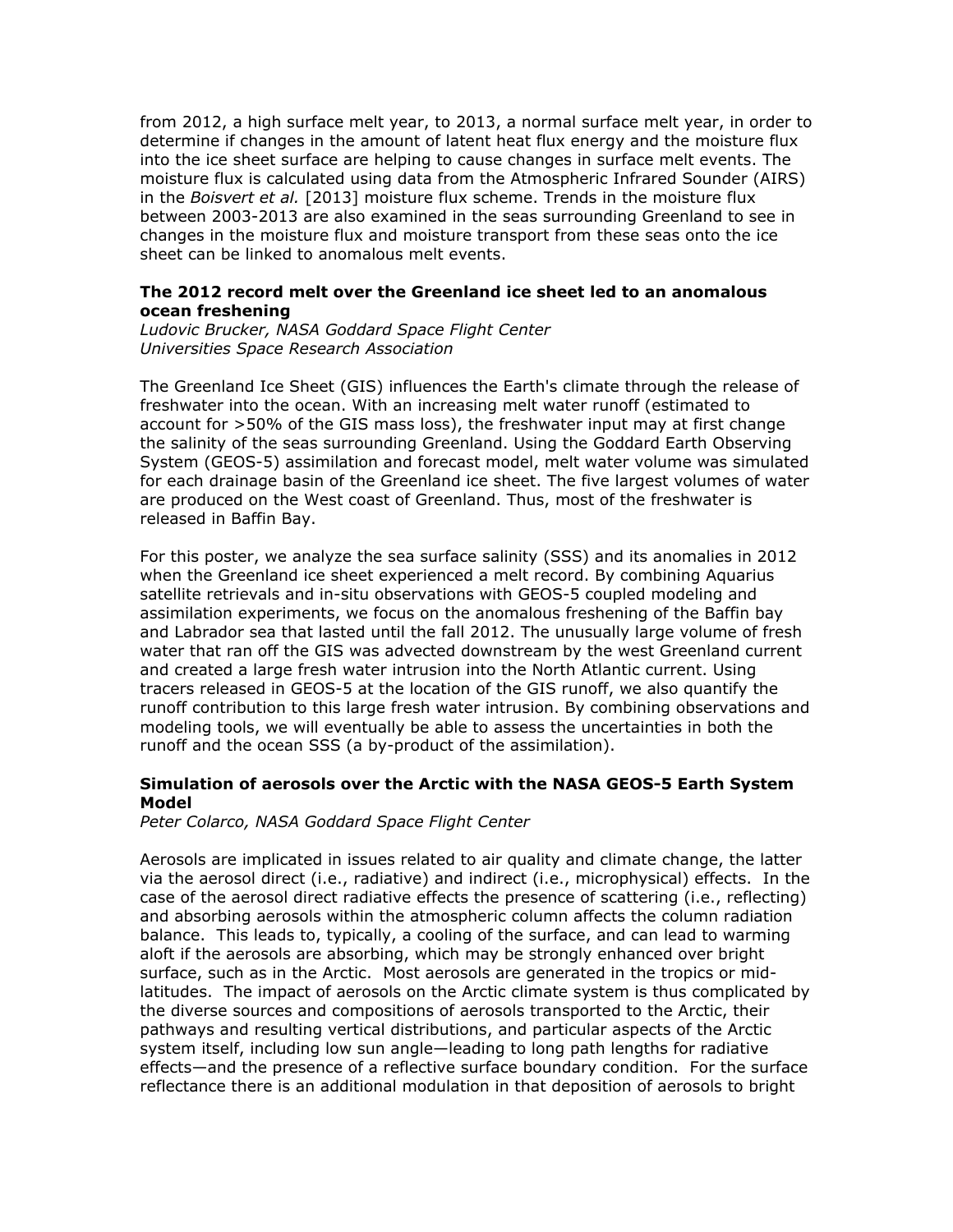snow and ice surfaces can result in a darkening of the surface, leading to an enhanced surface warming.

We present simulations of global aerosol distributions performed in the NASA GEOS-5 Earth system model. GEOS-5 includes an aerosol module based on the Goddard Chemistry, Aerosol, Radiation, and Transport (GOCART) model, which simulates emissions, transport, radiative effects, and deposition of dust, sea salt, sulfate, and carbonaceous aerosols from natural and man made sources. Results of two sets of simulations are presented. The first in based on the MERRA-2 joint atmospheric and aerosol reanalysis, and includes assimilation of aerosol data. This provides a data constrained baseline for aerosol distributions in the modern era (i.e., 1980 present). A complementary simulation using historical and estimated future emissions is presented for the years 1960 - 2100, which shows how aerosol composition and hence radiative effects of aerosols in the Arctic are expected to change over the coming century.

#### **NSF-supported research, infrastructure and logistics in Greenland**

*Renee Crain, National Science Foundation, Division of Polar Programs*

The National Science Foundation supports 40-50 research projects in Greenland each year. Studies include understanding the dynamics and mass balance of the Greenland Ice Sheet, atmospheric chemistry, deep-ice core research, and archaeological excavations of Norse settlements. The Arctic Mapping Application (ARMAP; http://armap.org) is a searchable visualization tool that provides more information on the projects, investigators and locations of research. NSF supports traineeships for Greenlandic students and the Joint Science Education Project (JSEP) that sends Greenlandic, Danish and U.S. teachers and students to Greenland for several weeks of scientific research. To enable research in Greenland, the Arctic Research Support and Logistics program maintains a research facility at the summit of the Greenland Ice Sheet, Summit Station, and supports numerous field camps on the ice sheet each year, in close coordination with the Government of Greenland. Kangerlussuaq and Thule Air Base are research support hubs to support Summit Station and field campaigns. NSF uses the 109th Airlift Wing of the U.S. Air National Guard to support operations in Greenland with ski-equipped LC-130 aircraft. In addition, NSF operates an overland traverse using large agricultural tractors and specially engineered sleds and fuel bladders to haul cargo and fuel to Summit Station and other locations on the Greenland Ice Sheet. Remote communications, helicopter and fixed-wing aircraft, small boats and other resources are available to NSF-funded researchers and to other agencies on a collaborative or reimbursable basis to support research in Greenland.

### **Characterization of recent Greenland melt events in atmospheric analyses and satellite data**

*Richard I. Cullather, NASA Goddard Space Flight Center Earth System Science Interdisciplinary Center, University of Maryland College Park*

Data from a variety of observational and modeling sources have indicated enhanced, widespread melting of the Greenland Ice Sheet (GrIS) surface in recent years. In 2012, this melting was punctuated by the circumstance on 11 July when almost the entirety of the ice sheet simultaneously experienced surface melt, including Summit. While such an event has been considered as the result of unique meteorological conditions, the melting record for the season also occurred in 2012 based on spatial extent and duration. Previous melt extent records also occurred in 2002, 2007, and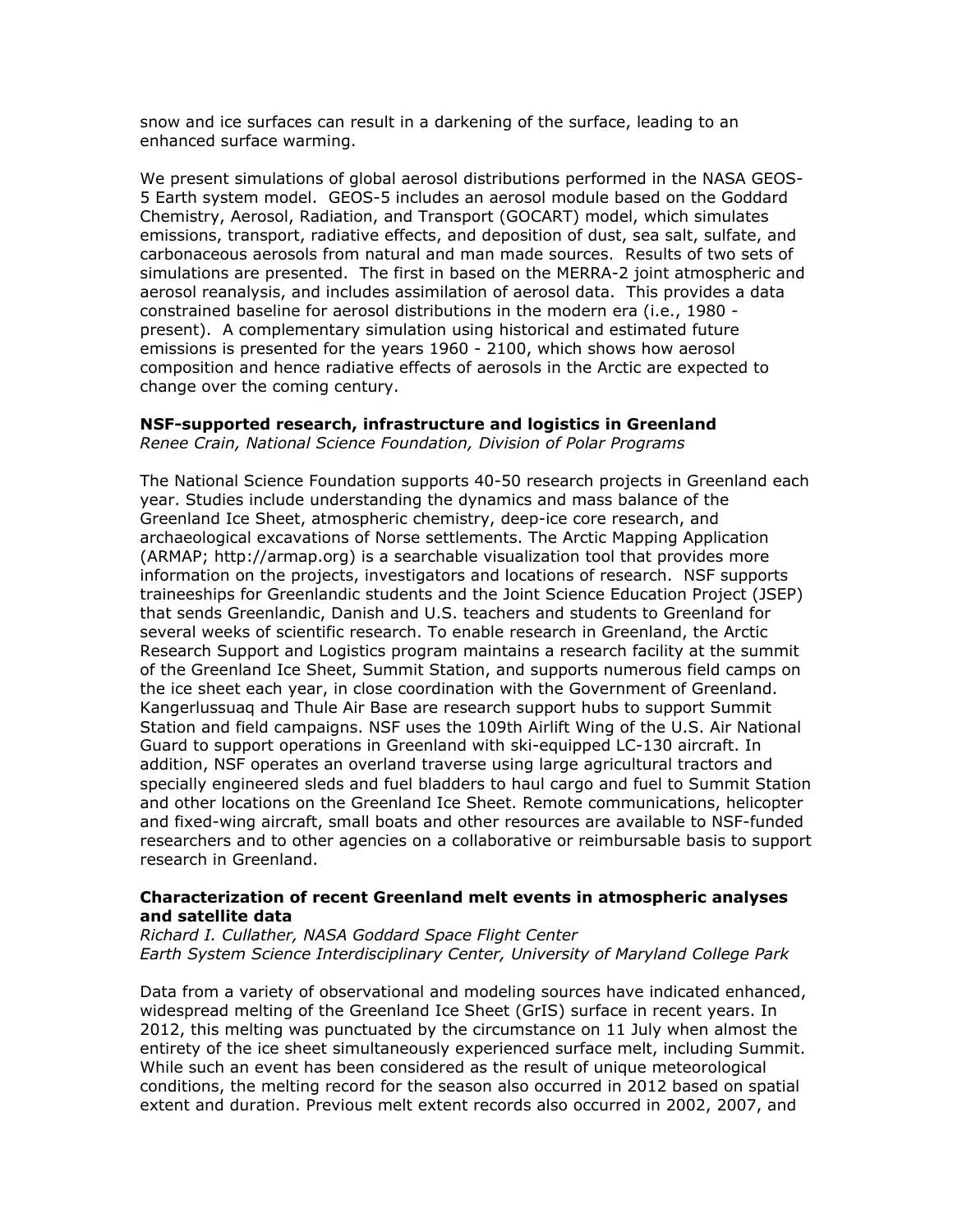2010. Melt extent may be estimated from remote sensing methods, but runoff volume may only be obtained from select in situ measurement locations or modeling methods. The aim of this study is to assess differences in available estimates of melt extent and runoff volume, and to characterize the spatial and temporal variability of surface melt. The GEOS-5 global atmospheric model with an improved surface representation for the GrIS is replayed against the NASA Modern-Era Retrospective Analysis for Research and Applications (MERRA) to produce an historical reanalysis. The use of GEOS-5 offers the potential for applying a global model with a realistic GrIS surface representation for the assessment of melt events and their relation to the large-scale climate. These values are compared with output from the Modèle Atmosphérique Régional (MAR) regional climate model, the Arctic System Reanalysis (ASR), global analyses and remote sensing data. The approach is to spatially average values by drainage basins and evaluate the resulting time series. Seasonally, numerical analyses and models typically indicate less melt coverage during the early summer and more in late summer in comparison to passive microwave data. The relation between melt area, melt duration, and runoff volume differs markedly by drainage basin, with a greater amount of estimated runoff per melt area occurring in southern drainage basins while northern basins are characterized by shorter duration melt periods and a larger percentage of the basin area experiencing melt. An assessment of differences in the spatial and temporal variability of surface melt during enhanced melt years is presented.

#### **Using IceBridge laser altimetry data and a positive degree day melt model to capture present day mass balance rates of Russell Glacier, Greenland** *Indrani Das, Columbia University, Lamont-Doherty Earth Observatory*

Recent studies have documented strong warming along the west coast of Greenland. Surface mass balance (SMB) models also estimate a more negative SMB since the 1990s, associated with increased runoff and melt not compensated by the increased precipitation. While warmer summer conditions lead to more melt, warmer winter conditions may change the precipitation patterns with more rain events over snow events. Together the summer and winter time warming changes the surface accumulation, melt and freeze patterns, water retention in the firn pack, surface albedo and grain size, and thermal characteristics of ice by retaining more heat thereby inducing a faster onset of melt period. Most of the surface processes that impact surface melt occur on relatively smaller scales that are not captured by the coarser resolution climate models. There is a need to develop higher resolution models that can be integrated with satellite and airborne datasets to capture the present day change of the Greenland ice sheet.

In this study, we will present preliminary results of surface melt and mass balance rates using a positive degree day melt model and IceBridge ATM data over Russell Glacier, Greenland. The melt model is calibrated and validated using surface mass balance rates from the K Transect. We will integrate this melt model with satellite images and IceBridge geophysical datasets to study the impacts of changing surface albedo on surface melt of the Greenland ice sheet.

# **Large area mapping of ice sheet flow from persistent surface texture patterns using Landsat 8**

*Mark Fahnestock, University of Alaska Fairbanks, Geophysical Institute*

The advent of frequent repeat moderate resolution satellite coverage by visible-band sensors enabled the birth of satellite-image-based tracking of ice sheet flow in crevassed ice just over twenty years ago. Following this, rapid development of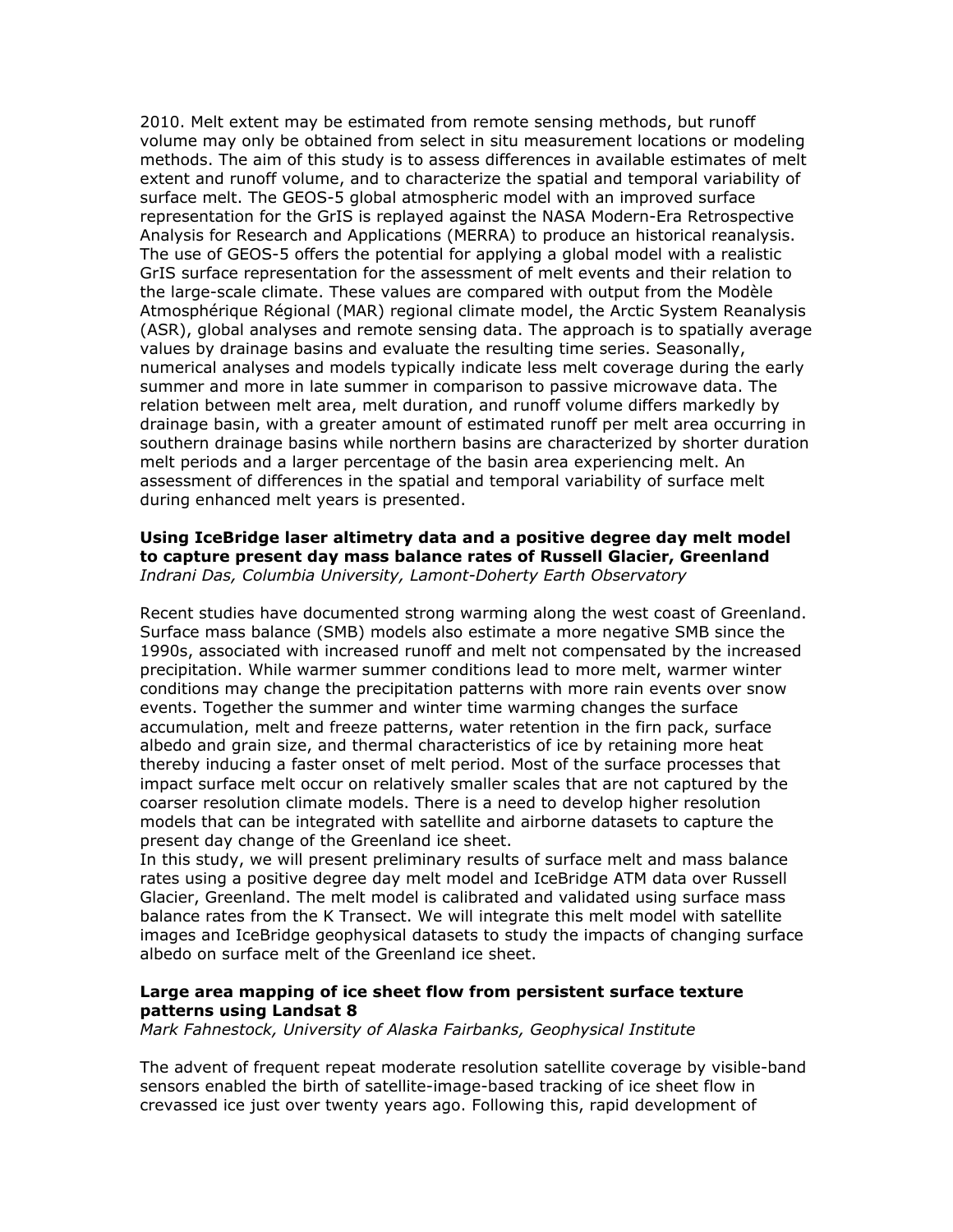techniques making use of imaging radars brought wide-area ice flow mapping based on satellite-borne synthetic aperture radar coverage. We report on the maturation of satellite-borne visible-band mapping of ice flow over large areas on ice sheets as enabled by the high radiometric resolution and geolocation accuracy of Landsat 8 imagery. Here we demonstrate the application of Landsat 8 imagery to mapping ice sheet flow extending into the interiors of Antarctica and Greenland. The very high radiometric resolution of Landsat 8 enables tracking displacement of small image chips distinguished by subtle local patterns on the uncrevassed surface of the ice sheet at  $\sim$ 100-meter spatial scale across imagery separated by multiple orbit cycles. We utilize simple spatial filtering techniques, including an enhanced implementation of normalized cross-correlation. The result is a densely sampled map of surface motion that rivals the coverage from speckle tracking and interferometry of SAR imagery. Using the correlation techniques common to IMCORR (Scambos et al., 1992) and later software, modern image libraries and single-CPU hardware, we are able to process full Landsat 8 scene pairs in a few minutes, allowing comprehensive analysis of  $\sim$ 4K available ice sheet image pairs for a season in Antarctica in a few days.

#### **Mass balance of Greenland from combined CryoSat, Envisat and GRACE inversion**

*Rene Forsberg, Technical University of Denmark, National Space Institute*

With 12 years of GRACE satellite data now available, the ice mass loss trend of Greenland are clearly demonstrating ice mass loss in marginal zones of the ice sheets, and accelerating trends in some regions such as the north-west marginal area. Although the GRACE release-5 products have provided a significant increase in resolution, the detailed space-based detection of where the ice sheet is loosing mass needs to come from other sources, notably satellite altimetry, which point out the detailed location of areas of change, and – when combined with firn compaction and density models – also can be used to infer mass changes. In the paper we outline mass change results from Greenland 2003-14 as determined from Envisat, CryoSat and GRACE, highlighting the increasing melt in the marginal zones both in NW and NE Greenland, and with a special focus on the melt anomaly years of 2012 (record mass loss) and 2013 (no mass loss).

#### **Glacier mass loss in Alaska from airborne lidar altimetry**

*Chris Larsen, University of Alaska Fairbanks, Geophysical Institute*

The University of Alaska Fairbanks LiDAR Altimetry Program has flown repeat surveys of glaciers in Alaska from 1994 to 2014 and has made direct assessments of glacier mass balance on 46% of Alaska's glacier area and 81% of the tidewater glacier area. We reconstruct regional mass balance using collective estimates of individual glacier mass balance and combine these data with calving rate estimates to assess the relative roles of surface mass balance and iceberg calving on the mass balance of the Alaska region.

### **AIRS surface temperature and its relation to Greenland Ice Sheet mass**

*Jae N. Lee, NASA Goddard Space Flight Center Joint Center for Earth Systems Technology, University of Maryland Baltimore County*

Amongst other accelerating feedbacks on the Greenland Ice Sheet (GrIS) melt, surface temperature is probably the most effective variable for the evaluation of the Greenland environment. Surface skin temperature (Ts) data from Atmospheric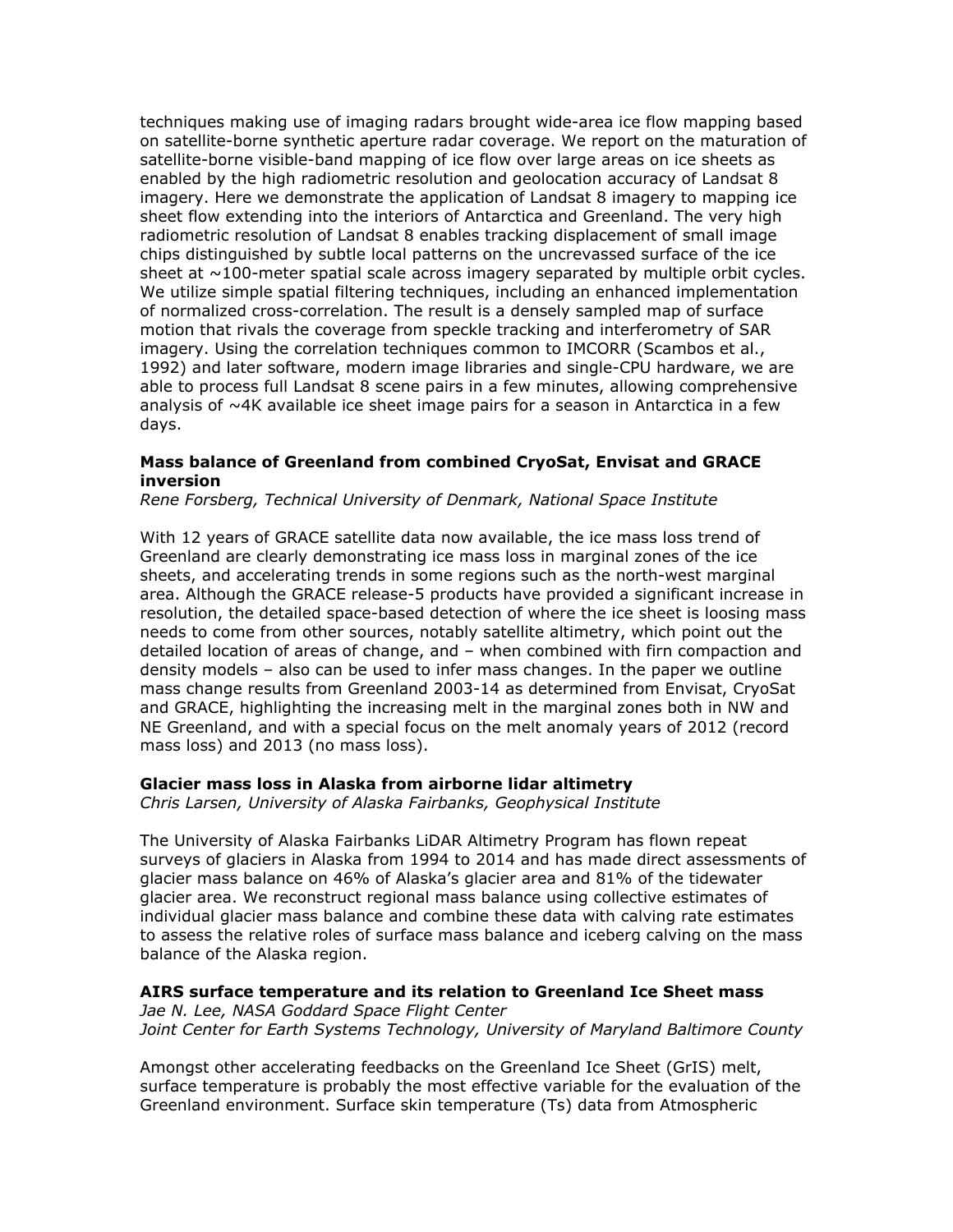Infrared Sounder/Advanced Microwave Sounding Unit-A (AIRS/AMSU) are analyzed to study the relationships between surface temperature variations over the Greenland Ice Sheet (GrIS) and mass loss measured by Gravity Recovery and Climate Experiment (GRACE) since 2004. A 'melt area index', defined as the weighted area where the surface skin temperature is 273K in southern Greenland, correlates well with the seasonal and interannual variations of GrIS mass estimated from GRACE. During the unprecedented GrIS mass anomaly in 2012, the index spiked over Greenland. On the other hand, the mean surface temperature in southern Greenland does not correlate directly with the GrIS mass anomaly. Instead, the GrIS mass anomaly lags the temperature by  $\sim$ 2 months. Rapid response of GrIS mass change to 'melt area index' indicates that large scale surface melt can be triggered by warm surface temperature 273K, and that surface melt was instantly followed by GrIS mass loss. Our results suggest that GrIS mass loss is vulnerable to the area of Greenland which experiences surface melting, but the average temperature rise begins two months prior to the large scale melt. Reliable near term trends and characterization of surface temperature variability is important to assess GrIS mass loss, since surface temperature plays a critical role in ice-sheet mass loss.

#### **The FirnCover Project and Community Firn Model: A data-driven open source assessment of firn compaction in Greenland**

*Mike MacFerrin, University of Colorado Boulder, Cooperative Institute for Research in Environmental Science*

An unavoidable source of uncertainty in altimetry-based ice sheet mass balance estimates is the rate of firn compaction directly affecting the conversion from volume to mass. The Firn Model Inter-Comparison Experiment has shown that published firn compaction models vary widely when estimating firn density under a steady state climate, and that their responses to changing climates are variable enough to potentially exceed the current mass balance signal of the entire Greenland ice sheet. Here we present initial results from the Firn Compaction Verification and Reconnaissance ("FirnCover") project measuring fluctuations in firn compaction at three locations in Greenland's percolation zone since 2013, and the implications these measurements have on mass balance estimates. The FirnCover network will soon expand to ten locations spanning all of Greenland's climate conditions. Its measurements will force a Community Firn Model that contains nine published compaction models within a single open-source framework that will be made publicly available to the scientific community. By releasing independent firn models while simultaneously validating them in parallel against an expansive in situ dataset, the FirnCover project and Firn Community Model provide a strong opportunity to significantly narrow the largest source of uncertainty in altimetry-based mass balance measurements of the Greenland ice sheet.

#### **Radar constraints on basal sliding beneath and englacial temperature within the Greenland Ice Sheet**

*Joseph A. MacGregor, University of Texas at Austin, Institute for Geophysics*

Two outstanding questions for both polar ice sheets are: 1. Where is ice flow primarily due to basal sliding? 2. What is the ice sheet's modern temperature structure? These questions affect interpretation of modern patterns of ice-sheet surface velocity and fundamental understanding of their dynamics. Models can predict both basal sliding rates and englacial temperature, but are difficult to verify. Here we address these questions for the Greenland Ice Sheet (GrIS) using its recent dated radiostratigraphy. First, Dansgaard–Johnsen models of Holocene depth–age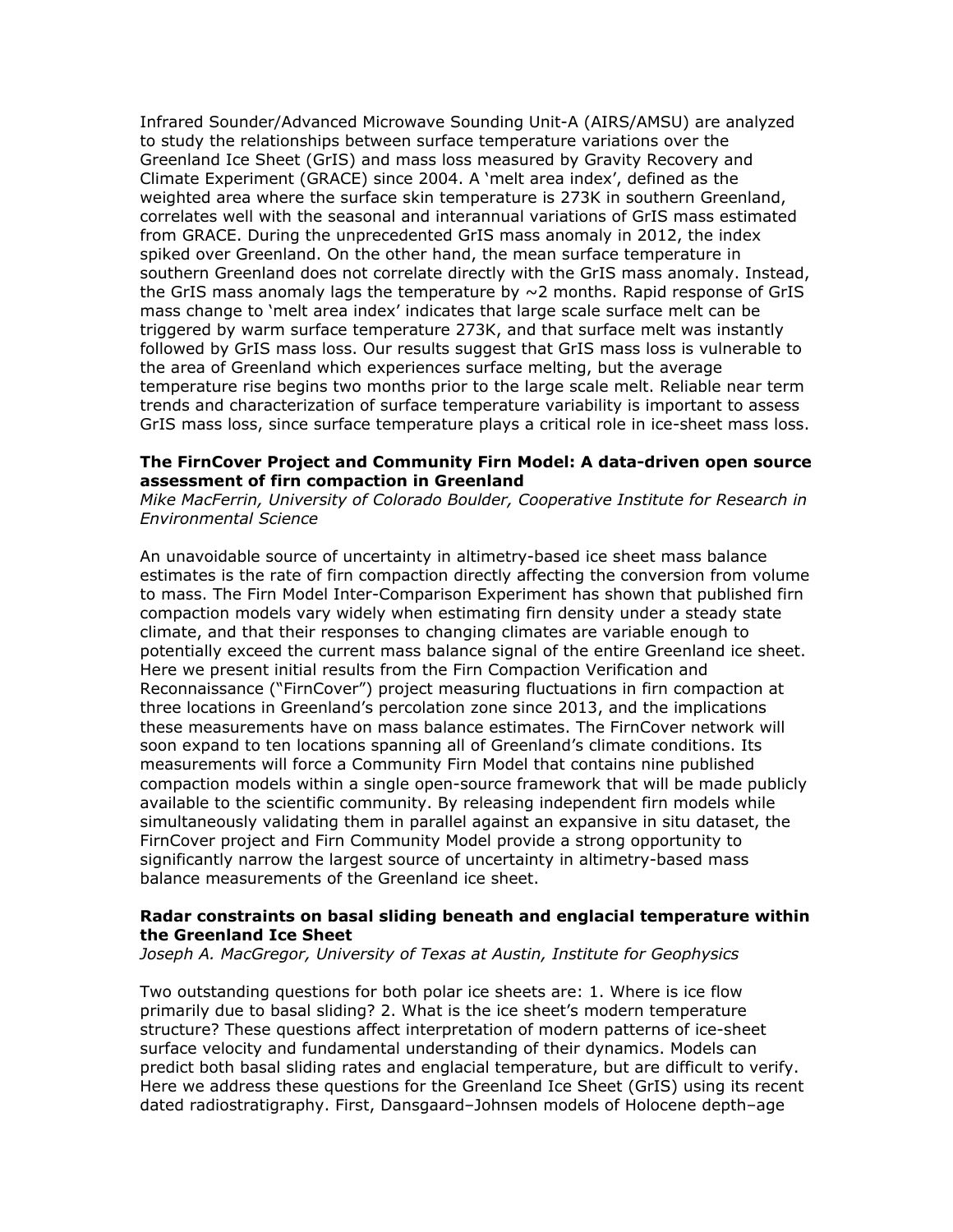relationships are related to the shape factor, which is the ratio of the depth-averaged horizontal velocity to the surface velocity. Where the shape factor approaches unity, horizontal ice motion must be primarily accommodated at or near the bed. Three distinct regions of basal sliding are apparent within the GrIS: the northeastern drainage basin that includes the Northeast Greenland Ice Stream, a divide-straddling region northeast of Camp Century and the southwestern drainage basin west of DYE-3. Second, englacial dielectric attenuation rates, inferred from the echo intensity of mapped reflections, constrain depth-averaged englacial temperature across the GrIS. South of 70ºN, englacial temperature is substantially lower than modern surface temperature, implying that the "cold plug" previously observed at the ice-sheet periphery is more widespread than predicted and is likely also related to past changes in surface boundary conditions. These new inferences are potentially powerful constraints on GrIS dynamics, and they should be used to evaluate and improve the next generation of ice-sheet models.

### **Cloud and boundary layer processes over Greenland from the MERRA2 reanalysis**

*Andrea Molod, NASA Goddard Space Flight Center Earth System Science Interdisciplinary Center, University of Maryland College Park*

The Global Modeling and Assimilation Office at the Goddard Space Flight Center is nearing the completion of a new long term global reanalysis, called MERRA2. The MERRA2 data assimilation system is improved over the MERRA system due to developments relevant for the Arctic in the underlying atmospheric model, and due to the use of modern (hyperspectral) satellite data. MERRA2 reanalysis fields are used here to study the Greenland temperature and melt anomalies during the 2012. in contrast to the more climatological 2013 season. Atmospheric heat budgets are examined, which include vertically integrated heat transport, cloud radiative forcing, and boundary layer turbulent heating.

### **Bimodal albedo distributions in the ablation zone of the southwestern Greenland Ice Sheet**

*Samiah Moustafa, Rutgers University, Department of Geography*

Surface albedo is a key variable controlling solar radiation absorbed at the Greenland Ice Sheet (GrIS) surface, and thus meltwater production. Recent decline in surface albedo over the GrIS has been linked to enhanced snow grain metamorphic rates and amplified ice-albedo feedback from atmospheric warming. However, the importance of distinct surface types on ablation zone albedo and meltwater production is still relatively unknown, and excluded in surface mass balance models. In this study, we analyze albedo and ablation rates (m  $d^{-1}$ ) using in situ and remotely-sensed data. Observations include: 1) a new high-quality in situ spectral albedo dataset collected with an Analytical Spectral Devices (ASD) spectroradiometer measuring at 325–1075 nm, along a 1.25 km transect during three days in June 2013; 2) broadband albedo at two automatic weather stations; and 3) daily MODerate Resolution Imaging Spectroradiometer (MODIS) albedo (MOD10A1) between 31 May and 30 August. We find that seasonal ablation zone albedos have a bimodal distribution, with two alternate states. This suggests that an abrupt switch from high to low albedo can be triggered by a modest melt event, resulting in amplified ablation rates. Our results show that such a shift corresponds to an observed melt rate percent difference increase of 51.6% during peak melt season (between 10–14 July and 20–24 July, 2013). Furthermore, our findings demonstrate that seasonal changes in GrIS ablation zone albedo are not exclusively a function of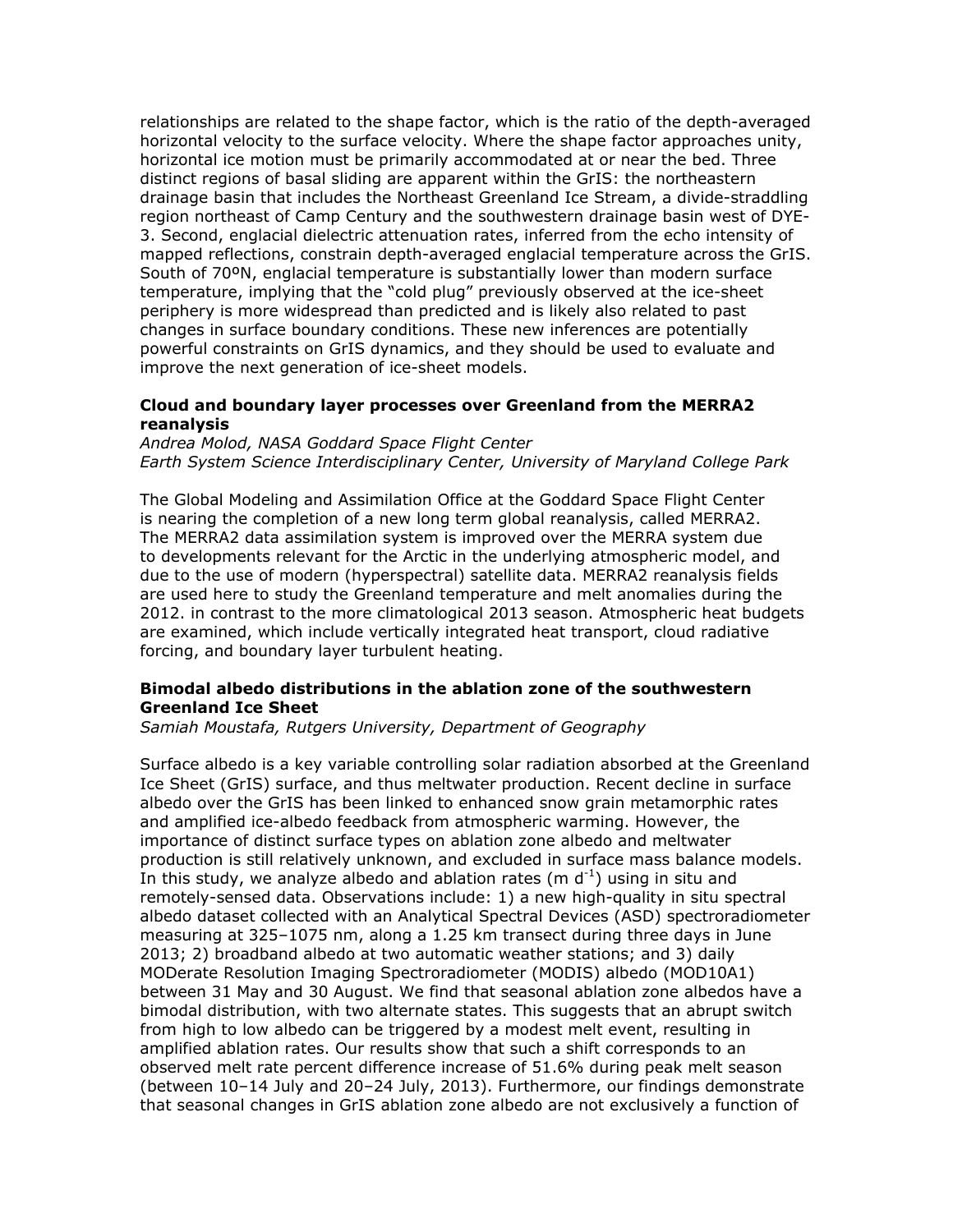a darkening surface from ice crystal growth, but rather are controlled by changes in the fractional coverage of snow, bare ice, and impurity-rich surface types. As the climate continues to warm, regional climate models should consider the seasonal evolution of ice surface types in Greenland's ablation zone to improve projections of mass loss contributions to sea level rise.

#### **Resolving bathymetry from airborne OIB gravity along Greenland fjords**

*David Porter, Columbia University, Lamont-Doherty Earth Observatory*

Operation IceBridge (OIB) has performed extensive airborne gravity surveys of Greenlandic fjords in order to model the bathymetry in areas that are otherwise difficult to survey. Bathymetry models for 56 of the 93 fjord-profiles surveyed by OIB from 2010-2012, along with a series of coast-parallel survey lines in Northwest Greenland, are available at the National Snow and Ice Data Center as a Level 4 IceBridge product (http://nsidc.org/data/igbth4). These models, which resolve bathymetry at  $\sim$ 5 km wavelengths to an accuracy of 50-200 m, have been constructed by combining ice surface and thickness data from coincident OIB lidar and radar surveys. Inversion of gravity data allows us to estimate depths to the grounding line in areas with poor radar returns and identify sill depths and overdeepenings in the fjords.

Bathymetry has been a missing piece in understanding ice-ocean interactions of marine-terminating glaciers in Greenland as it affects the flow of warm Atlantic Water to the termini of tidewater glaciers. A case study of Tracy and Heilprin Glaciers, a pair of neighboring glaciers in northwest Greenland, shows that though exposed to similar external forcings, the glacier with the deeper grounding line has retreated more rapidly. This new comprehensive mapping of grounding line depths from OIB gravity inversions provides the basis for examining this question for many of Greenland's largest glaciers. We find that, in general, glaciers with a deeper grounding line are more sensitive to large-scale ocean forcing.

### **Identifying the links between sea-ice distribution and the biogeochemistry of the Arctic Ocean**

*Cecile S. Rousseaux, NASA Goddard Space Flight Center Universities Space Research Association*

Changes in the amount and timing of the primary production will have a big impact on the transfer of energy through the Arctic food chain including birds, fish and mammals in this region. By using state-of-the-art models, including the NASA Ocean Biogeochemical Model and GEOS-5, we conduct sensitivity analysis and assess the impact of these various processes on biogeochemical cycles in this region. More specifically we assess and quantify how the processes that affect the total mass balance of the ice sheet (changes in precipitation and run off) and sea-ice distribution impact nutrient composition, total chlorophyll, phytoplankton composition and primary productivity. We provide some preliminary data that indicate some clear interannual variability in both the nutrients and the phytoplankton populations for the period from 1998-2010. These results improve our understanding of how the processes associated with ice sheet melting impact the biogeochemical cycles and improve our understanding of the biological and biogeochemical impacts of ongoing and future changes in the Arctic Ocean.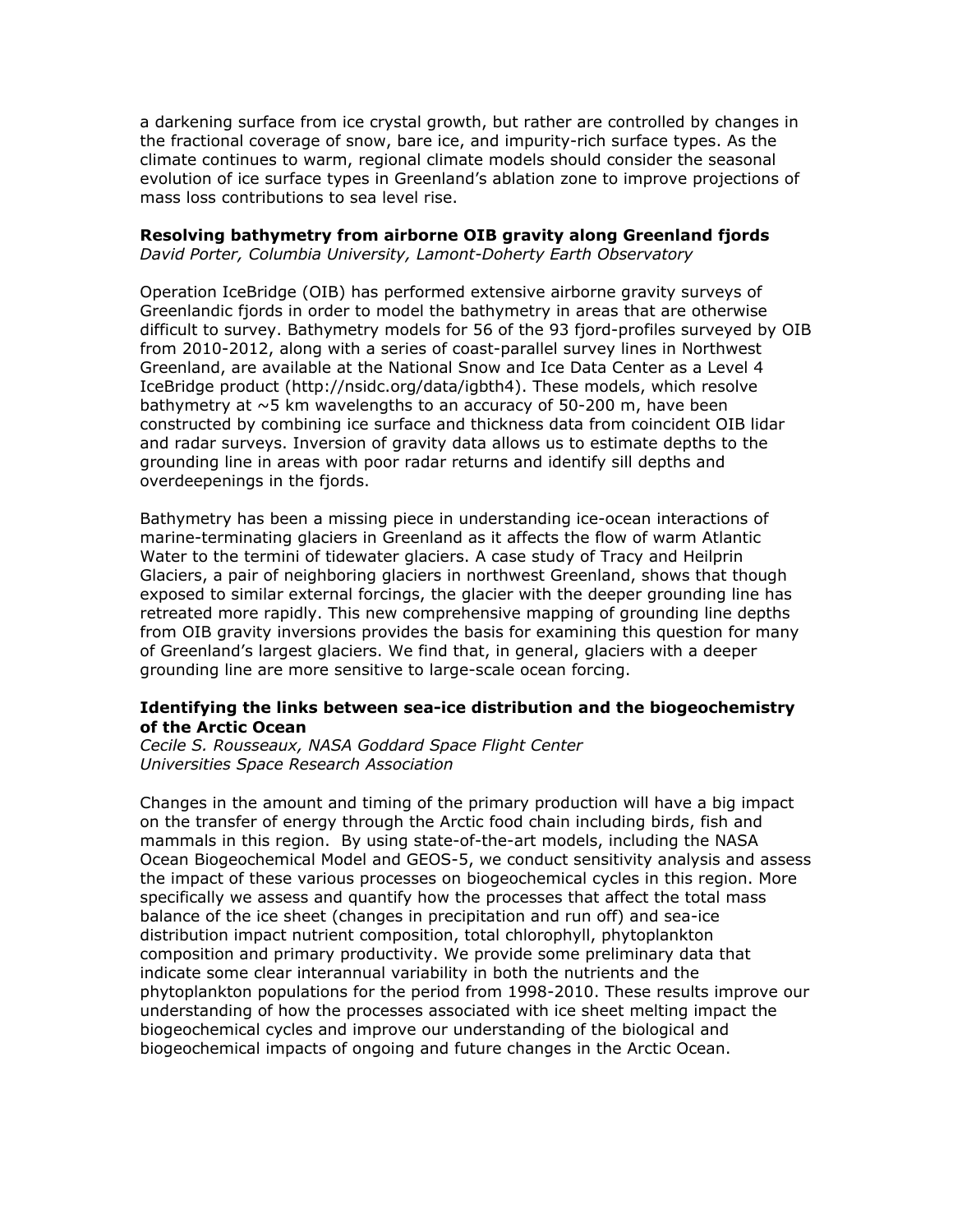# **Uncertainty quantification of Greenland Ice Sheet mass balance: a comparison between a GRACE mascon solution and ISSM**

*Nicole-Jeanne Schlegel, University of California Los Angeles Jet Propulsion Laboratory*

Quantifying Greenland's future contribution to sea level rise is a challenging task and requires accurate estimates of ice flow sensitivity to climate change. Transient ice flow models are promising tools for estimating future ice sheet behavior. However, confidence in these types of future projections is low, especially because evaluation of model historical runs is so challenging due to the scarcity of continental-wide data for validation. Here, we take advantage of a new high-resolution  $(\sim]300$  km) monthly mascon solution for the purpose of mass balance comparison with an independent, historical ice flow model simulation using the Ice Sheet System Model (ISSM). The comparison highlights which regions of the ice sheet differ most from GRACE. Investigation of regional differences in trends and seasonal amplitudes between simulations forced with three different Regional Climate Model (RCM)-based estimates of surface mass balance (SMB) allows us to make conclusions about the relative contributions of various error sources in the model hindcast. Conclusions will aid in the improvement of RCM SMB estimates as well as ice sheet simulation estimates of present and future rates of sea level rise. This work was performed at the California Institute of Technology's Jet Propulsion Laboratory under a contract with the National Aeronautics and Space Administration's Cryosphere Program and President's and Director's Fund Program.

# **Comparison of model temperatures to NOAA in situ data at the Greenland Summit**

*Chris Shuman, NASA Goddard Space Flight Center Joint Center for Earth Systems Technology, University of Maryland Baltimore County*

In our study, two temperature values were extracted from model data fields for comparisons to NOAA's near-surface temperature data at the Greenland Summit. For each model, a 2-m temperature (interpolated between the surface and 1st model layer) and the modeled surface temperature were extracted. Five models were studied for the following dates, resolutions, grid sizes, and model elevations. The models investigated are: 1) NASA's Modern-Era Retrospective Analysis for Research and Applications (MERRA, 2008-2013, 1 hr, ½ deg. lat. by 2/3 deg. lon., 3184.94 m); 2) MERRA-Replay, (2008-2013, 3 hr, 1 degree, 3157.2 m); 3) the Ohio State University's Arctic System Reanalysis (ASR, 2008-2012, 3 hr, 30x30 km, 3121.75 m); 4) the NCEP Climate Forecast System Reanalysis (CFSR, 2008-2009, 6 hr,  $\sim$  0.25 degree, 3167.99 m); and 5) the ECMWF-Interim Re-Analysis (ERAI, 2008-2014, 6 hr,  $\approx$ 1/2 degree, 3168.78 m). Temperature comparisons were done by aligning the closest 1-minute mean temperatures from the in situ sensor with the model temperatures (all times are UTC).

Preliminary results were assessed primarily from scatter plots and detailed temperature comparisons during the unusual July 2012 melt event at Summit. Our results show considerable spread in the modeled temperatures across the annual temp range (±10K) relative to the NOAA data. Curiously, the 2-meter temperatures are typically at a different slope than surface temperatures (i.e. rotation of the point cloud). In general, MERRA surface temperatures are too cold whereas the 2-m temperatures are too cold at the upper end of the temperature range and too warm at the low end (point cloud rotation). ASR surface temps are too cold at the lower end and slightly too warm at the upper end and also have an imposed 273.15 K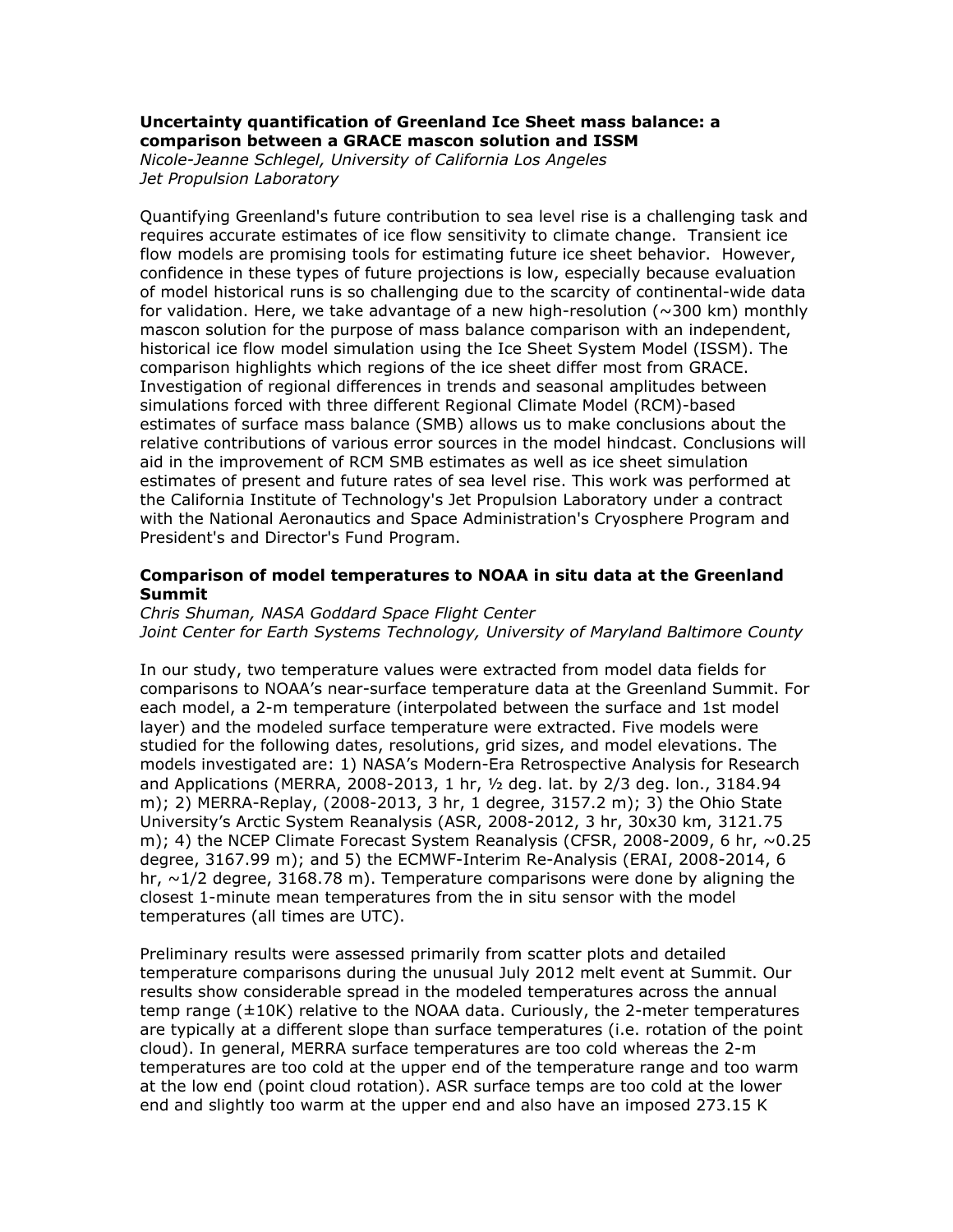maximum temperature at this location. ASR 2-meter temperatures are very close to the NOAA values overall but have a curving structure to the point cloud across the temperature range. CFSR surface temperatures are slightly warm at the low end, and too cool at the high end while the 2-meter temperatures exaggerate this offset (rotation). ERAI surface temps are slightly too warm at the low end but are fairly close across the full range but their derived 2-meter temps become even warmer at low end of the range. Additional analyses are anticipated including assessing if the elevation differences between the gridded data and the in situ instruments can explain some of the observed differences.

#### **Insights from thermo-mechanically coupled modeling of high-elevation regions of the Greenland Ice Sheet**

*Aleah Sommers, University of Colorado Boulder, Department of Civil, Environmental and Architectural Engineering*

As observations become more plentiful through remote sensing and numerical models become more sophisticated, a clear priority of the ice sheet modeling community is to compare model simulations with observations. Temperature and velocity conditions within the Greenland ice sheet and at the bed remain largely unknown with the exception of sparse borehole measurements, but much can be inferred from rigorous thermo-mechanically coupled modeling. Surface velocities on the Greenland ice sheet are well constrained, both from satellite imagery and field observations. We take advantage of the observed surface velocities at the PARCA stakes around the 2,000m elevation contour of the ice sheet as modeling targets that represent a broad range of flow characteristics in different regions. Prescribing ice geometry, we use a two-dimensional thermo-mechanically coupled model to calculate 'steady-state' velocity and temperature profiles throughout the depth of the ice along flowlines from the main divide to the 2,000m elevation contour. Vertical velocity calculations are based on first principles of mass conservation, and the enthalpy-based temperature calculations also incorporate the effects of liquid water content in temperate ice through the flow law parameter. Using a relatively simple model gives us the freedom to explore multiple sensitivities. Numerous insights from our simulations are presented for different regions, such as the influence of variable geothermal flux, the treatment of basal boundary conditions, and appropriate enhancement factors based on the age of ice. Also highlighted is the importance of including temperature calculations in ice sheet modeling. Results indicate that areas of temperate bed do exist in the high-elevation interior in certain sections of Greenland.

### **CALIOP observations of transparent and opaque clouds: Implications for Arctic and Greenland surface warming**

*Dong Wu, NASA Goddard Space Flight Center*

Cloud radiative effects on surface warming are complicated by their macro- and micro-physical properties (e.g., thermodynamic phase, optical thickness, and particle size). Low-level transparent liquid clouds can act more effectively than opaque clouds in warming the surface during sunlit hours, because they are thin enough at short-wavelength (SW) to allow solar radiation in to heat the surface and thick enough at long-wavelength (LW) to prevent surface radiation from leaving atmospheric boundary layer (ABL). This "cloud greenhouse" effect is thought to play a key part in Arctic sea ice loss and Greenland ice sheet melt [Bennartz et al., 2013]. In this study we analyze the cloud data acquired by the Cloud-Aerosol Lidar with Orthogonal Polarization (CALIOP) during 2008-2014 to quantify the distribution and